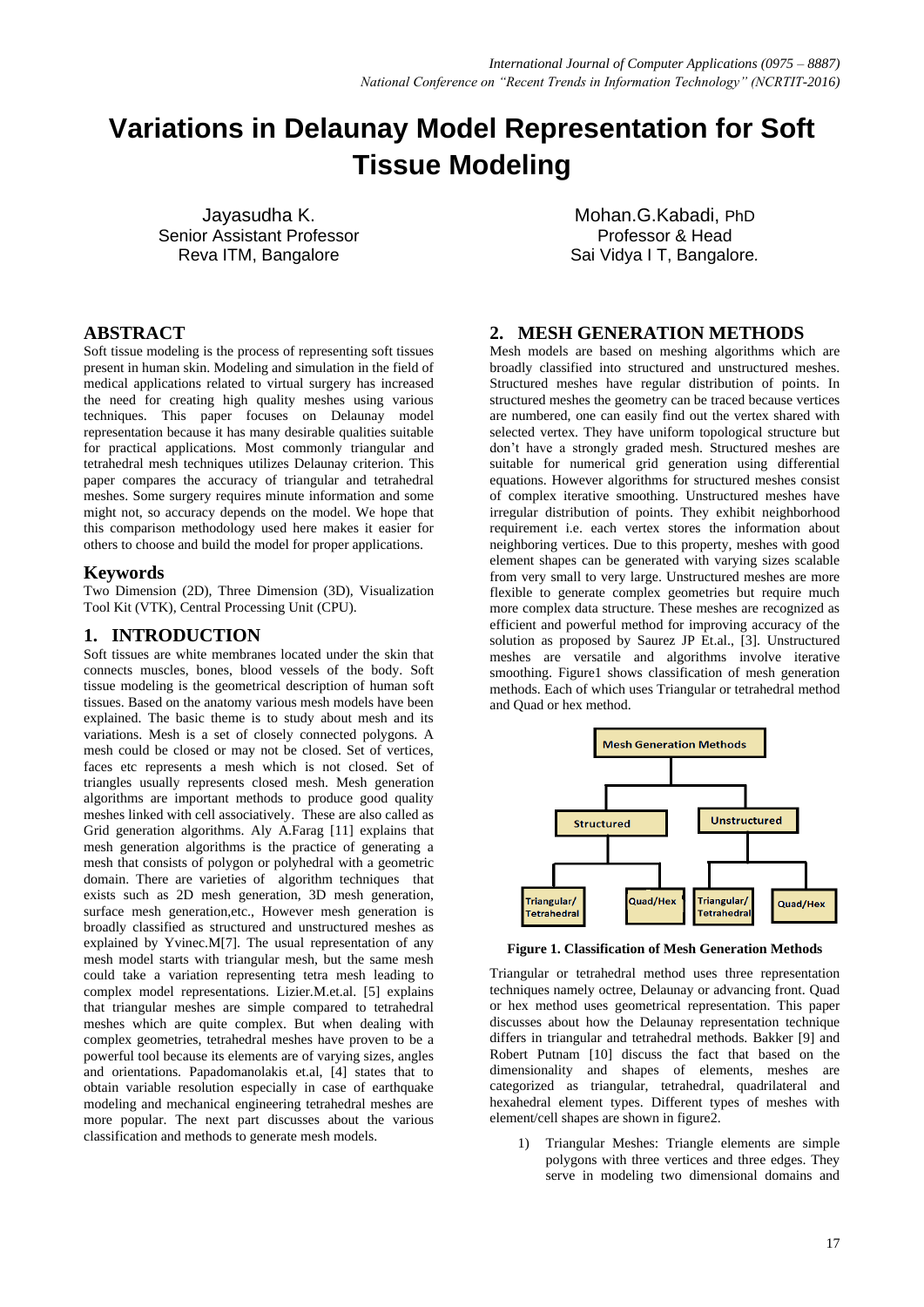also in generation of surface meshes. Benzley et.al. [1] proposes that it is generally accepted fact that triangular elements with higher order displacement provide acceptable accuracy and convergence characteristics.

- 2) Tetrahedral Meshes: Tetrahedral elements are simple polyhedral with four vertices and four triangular faces.
- 3) Quadrilateral meshes: Quadrilateral elements are polygons with four sides such that their sides need not be parallel.
- 4) Hexahedral Meshes: hexahedral elements are polyhedral with brick like shape with six quadrilateral faces such that faces need not be planar or parallel.



(a) Triangle (b) Tetrahedron (c) Quadrilateral (d) Hexahedron

#### **Figure 2. Different types of Meshes**

The triangles and quadrilateral elements are useful in modeling two dimensional domains and also in generation of three dimensional surface meshes. However, due to accurate interpolation and approximation triangular and tetrahedral meshes are easier to generate than quadrilateral and hexahedral meshes. The next part discusses about the different results obtained using Delaunay criteria.

# **3. EXPERIMENTAL SETUP AND RESULTS**

Delaunay triangulation is a geometric structure with remarkable mathematical properties uniquely well suited for creation of good triangular and tetrahedral meshes. They have proven to be more powerful and versatile than grid and octree algorithms. Maur.P [2] states that the optimal running time of Delaunay triangulation is O(nlogn). To achieve optimal expected running time vertices insertion order should be in random as explained d by Lagae and Dutre [6]. But this randomization results in elimination of special locality in a vertex set. Therefore a balance between randomization and spatial locality has to be set in order to achieve good performance. Triangulation in 3D space is called 3D triangulation or tetrahedralization. Triangular mesh consists entirely of triangular elements with three vertices and edges. Tetrahedral mesh consists of tetrahedral elements with four triangular faces at each vertex. Figure3 shows pictorial representation representations of Delaunay triangulation and tetrahedralization.



**Figure 3(a). Delaunay Triangulation**



**Figure 3(b). Delaunay Tetrahedralization**

In virtual surgery it is very essential to model three layers of soft tissues of skin. So an experiment is conducted to obtain three layers of soft tissues based on the algorithms given below. First algorithm is for triangular mesh construction and the second one is for tetrahedral mesh construction. Both the algorithms are self explanatory. The only difference among both the algorithms lies in setting the number of points. If the number of points are three, a triangular mesh is obtained, if set to four a tetrahedral mesh.

#### **Algorithm for Triangulation:**

*While (input set is not empty) do Insert a new point Vi from the input set If (the number of points =*  $= 3$ *) For i= 1 to 8 do Vi = Vi + 1 Result = in cube (V1 to V8) End for End if* **Algorithm for Tetrahedralization:**  *While (input set is not empty) do Insert a new point Vi from the input set If (the number of points = = 4) For i= 1 to 8 do Vi = Vi + 1 Result = in cube (V1 to V8) End for End if*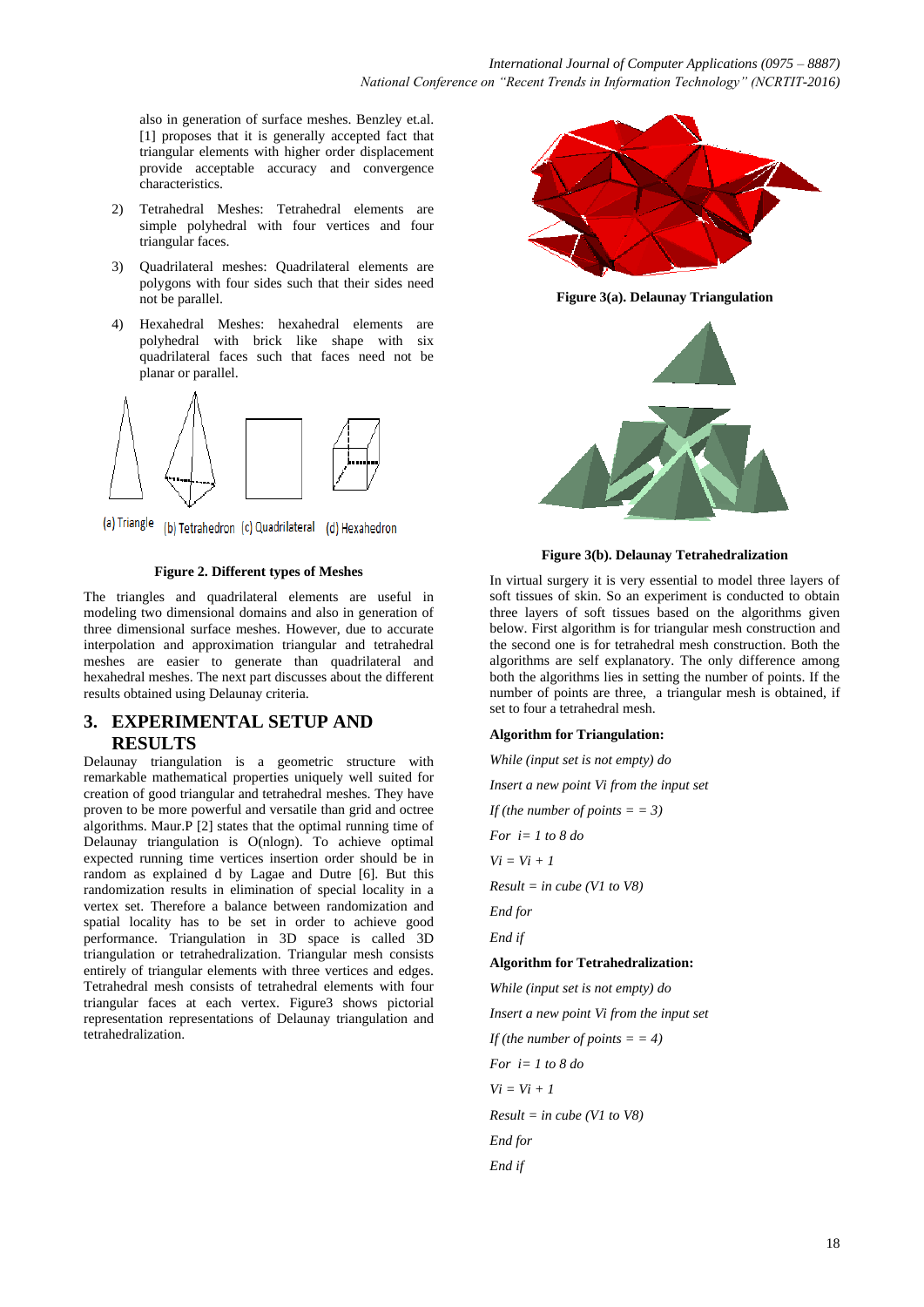The following results are obtained which depicts the geometrical description of three layers of soft tissues using Delaunay triangulation and tetrahedralization. Both experimental datasets are developed using the same cube data structure shown in figure4 using VTK and Python with vertex-list and triangle-list and also tetra-list.



**Figure 4.Cube Data structure**

**3D Delaunay Triangulation**: The prototype of soft tissues is developed using cube data structure as shown in figure4 using 3D Delaunay triangulation technique. It consists of vertex-list, edge-list and triangle-list. The same is illustrated in table1 showing the triangle list of a cube. Set of three vertices form a triangle, hence there will be twelve triangles in a single cube.

**1 Cube = 8 Vertices + 18 Edges + 12 Triangles.**

**Table 1. Triangle list of a cube**

| Triangle List   | Vertex List     |                |                |  |
|-----------------|-----------------|----------------|----------------|--|
| $\overline{T1}$ | X1              | X2             | X3             |  |
| T <sub>2</sub>  | X1              | X3             | X4             |  |
| T <sub>3</sub>  | X <sub>5</sub>  | X <sub>6</sub> | X7             |  |
| T <sub>4</sub>  | $\overline{X5}$ | X7             | $\rm X8$       |  |
| T <sub>5</sub>  | X2              | X <sub>6</sub> | X7             |  |
| T <sub>6</sub>  | X2              | $\mathbf{X}7$  | X3             |  |
| T7              | X1              | X <sub>5</sub> | X8             |  |
| T <sub>8</sub>  | X1              | X8             | X4             |  |
| T <sub>9</sub>  | X1              | X2             | X6             |  |
| T10             | X1              | X <sub>6</sub> | X <sub>5</sub> |  |
| T <sub>11</sub> | X4              | X3             | X7             |  |
| T12             | X4              | $\mathbf{X}7$  | $\rm X8$       |  |

Each cube consists of twelve triangles; this concept is used to simulate the prototype of skin using VTK and Python programming language. A single triangular cube with vertices and edges are shown in figure5 (a) and 5(b) in both solid and wireframe model. The quality of triangulation is estimated based on the shape of triangles. Common measures of triangle shapes are like maximum or minimum angle, length of minimum elevation, radius of circumcircle, radius-edge ratio, radius-radius ratio etc. Delaunay triangulation satisfies all these measures.



**Figure 5(a). Single Triangular Cube in Solid model**



**Figure 5(b). Single Triangular Cube in Wireframe model**

Since skin is composed of multiple layers namely epidermis, dermis and subcutis, all these are modeled using the same cube data structure concept. The following figure depicts rendering of soft tissue layers that are layered using triangular cube data structure concept. Epidermis is the first layer which is smooth and soft in nature, modeled as four single cubical data structure (green color) that are adjacently placed. Dermis is the second layer which is fat and cushiony, modeled as double four single cubical data structure (rose color) adjacently placed. Subcutis is the third layer which is hard and connected to muscles, modeled again as double four single cubical data structure (magenta color) adjacently placed. The results are shown in figure6 (a) and 6(b) in both solid and wireframe models.



**Figure 6(a). Layered Triangular cube in solid model**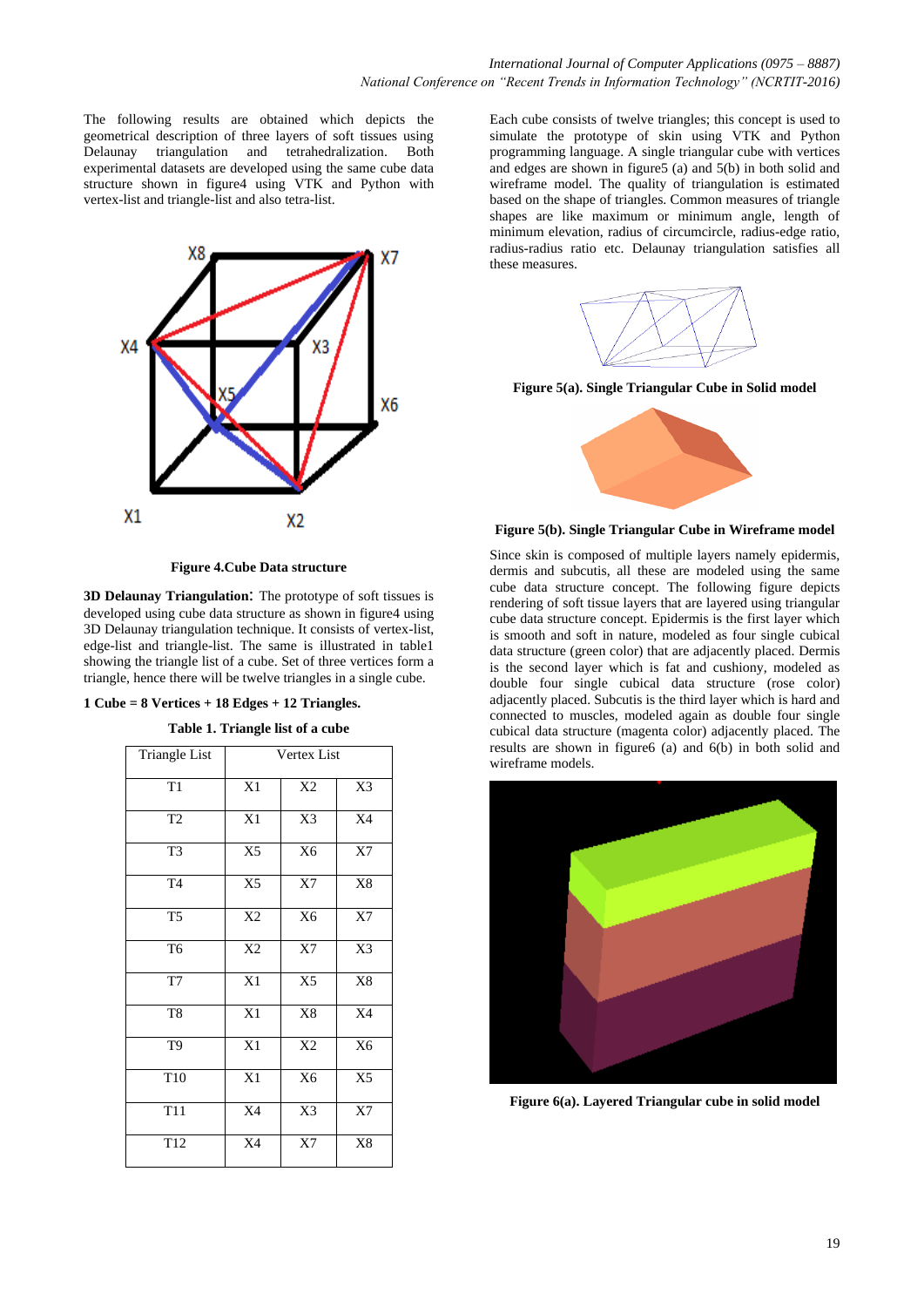

**Figure 6(b). Layered Triangular cube in Wireframe model**

**3D Delaunay Tetrahedralization**: The prototype soft tissues of skin can also be modeled using 3D Delaunay tetrahedralization. In this the data structure of cube is as shown in figure4 consists of vertex-list, edge-list and tetra-list. Table2 shows the tetra list of cube consisting of tetra-list and vertex-list. Collection of four vertices form a single tetra, so all together there will be five tetras in a single cube.

#### **1 Cube = 8 Vertices + 18 Edges + 5 Tetras**

**Table 2. Tetra List of a cube**

| Tetra List     | Vertex List    |                |                |                |
|----------------|----------------|----------------|----------------|----------------|
| T1             | X <sub>5</sub> | X <sub>4</sub> | X1             | X2             |
| T <sub>2</sub> | X <sub>5</sub> | X4             | X8             | X7             |
| T <sub>3</sub> | X <sub>5</sub> | X <sub>2</sub> | X6             | X7             |
| T <sub>4</sub> | X7             | X <sub>4</sub> | X <sub>2</sub> | X8             |
| T <sub>5</sub> | X <sub>5</sub> | X4             | X7             | X <sub>2</sub> |

Here each cube consists of eight vertices, eighteen edges and five tetras. Tetrahedrons are all build using unstructured grid technique using VTK and python programming. Tetrahedral mesh are quite complex in nature and requires heavy programming. Figure7 (a) and 7(b) depicts a single tetrahedral cube in solid and wireframe model with each tetra colored differently (red, green, blue, yellow and rose).



**Figure 7(a). Single Tetrahedral cube in solid model**



**Figure 7(b). Single Tetrahedral cube in Wireframe model**

Based on this tetrahedral cube data structure the three different layers of skin are modeled and the following pictures shown in figure8(a) $\&$ (b) shows rendering of soft tissue layers i.e. layered tetrahedral cubes in solid and wireframe model. Altogether there are five layers. First layer is the epidermal layer, next two layers are dermis layers and last two layers are subcutis layers. The only difference in the layers is about the thickness of each layer. First layer is smooth with four adjacent single tetra cubes. Second layer is little fleshy modeled as two layer four adjacent tetra cubes and third layer is hard with again two layer four adjacent tetra cubes.



**Figure 8(a).Layered Tetrahedral cube in solid model**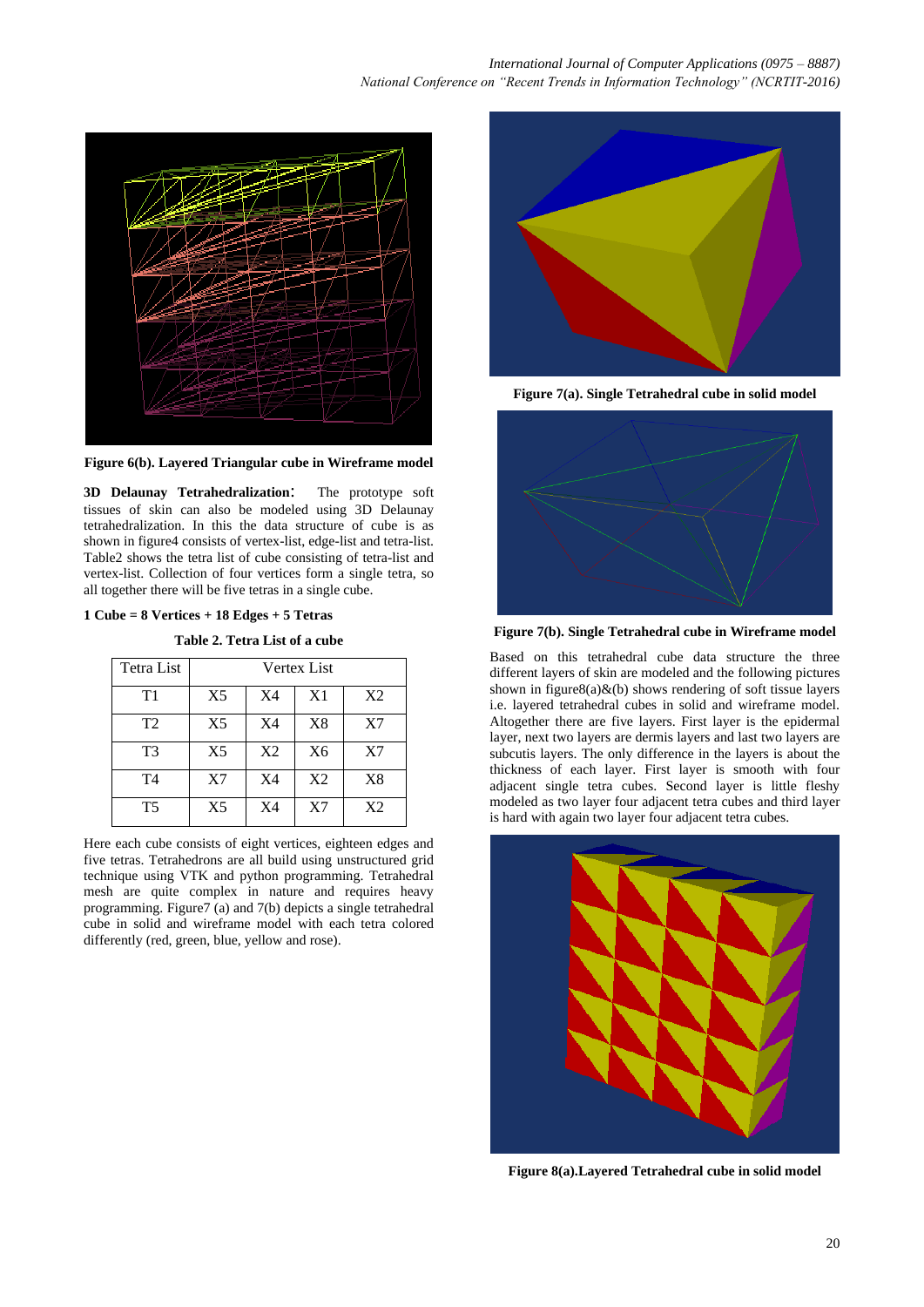

**Figure 8(b). Layered Tetrahedral cube in wireframe model**

Texture mapping is applied on the three layers irrespective of the model i.e. whether triangular/tetra model. Texture mapping is the process of wrapping an image on to the text. Since epidermis is the first layer which is smooth, it is texture mapped with skin image. Dermis is the second layer, cushion type hence it is texture mapped with flesh image. Subcutis is the third layer connected to muscles, texture mapped with bones image. Figure 9 shows texture mapping applied on all the three layers of soft tissues.



**Figure 9.Three layers of skin with texture mapping**

Henceforth based on the previous results[8] & observation and results obtained from experiments obtained from both kinds of models, a comparison table has been prepared table 3 to show clear cut difference between the models and its usage.

| <b>Table 3. Comparison of Models</b> |  |
|--------------------------------------|--|
|                                      |  |

| SI.<br>N <sub>0</sub> | <b>Delaunay Triangulation</b>      | <b>Delaunav</b><br><b>Tetrahedralization</b> |
|-----------------------|------------------------------------|----------------------------------------------|
| 1.                    | Triangulation can be 2D $\&$<br>3D | Tetrahedralization only in<br>3D             |
| 2.                    | Less complicated                   | More complicated                             |
| 3.                    | Takes less time for<br>execution   | Takes longer time for<br>execution           |

| 4.  | More Lighter              | More Heavier                |  |  |
|-----|---------------------------|-----------------------------|--|--|
| 5.  | Less space complexity     | More space complexity       |  |  |
| 6.  | Effective at producing    | Effective at producing      |  |  |
|     | elements of good quality  | meshes with complex         |  |  |
|     |                           | geometries.                 |  |  |
| 7.  | Not Popular in mesh       | Popular in mesh             |  |  |
|     | generation                | generation                  |  |  |
| 8.  | Cannot generalize         | Can generalize optimality   |  |  |
|     | optimality properties     | principles                  |  |  |
| 9.  | They maximize the         | They do not maximize the    |  |  |
|     | minimum angle(plane or    | minimum angle(plane or      |  |  |
|     | dihedral)                 | dihedral)                   |  |  |
| 10. | Delaunay triangulation in | Delaunay tetrahedras in     |  |  |
|     | the plane generalize to   | the plane do not generalize |  |  |
|     | higher dimensions         | to higher dimensions.       |  |  |

However the comparisons of triangular and tetrahedral meshes are mainly based on three terms namely: storage, performance and simplicity. Delaunay triangulations takes less space to store its data compared to tetrahedrons. In the case of displacement interpolation functions used to calculate stress/strain behavior of meshes, the performance of triangular meshes are expected to be much better compared to tetrahedral meshes, this is because they need extremely fine mesh with location of elements. Generally the quality of meshes is measured on three terms namely: skewness, smoothness and aspect ratio.

I. **Skewness**: Skewness is the degree of asymmetry of a pixel distribution in the specified window around its mean. Skewness is a pure number that characterizes only the shape of the distribution. According to Andre Bakker[9], the skewness table consists of skeweness value and cell quality shown in table4.

| Table 4.Skewness Table |
|------------------------|
|------------------------|

| <b>Skewness</b>        | $0.0 -$              | $0.25 -$ | $0.50 -$       | $0.80 -$ | $0.95 -$      | $0.99 -$              |
|------------------------|----------------------|----------|----------------|----------|---------------|-----------------------|
| value                  | 0.25                 | 0.50     | 0.80           | 0.95     | 0.99          | 1.00                  |
| Cell<br><b>Ouality</b> | <b>Exce</b><br>llent | Good     | Accept<br>able | Poor     | <b>Silver</b> | <b>Degene</b><br>rate |

- II. **Smoothness**: Smoothness refers to constant element size throughout the mesh. There should not be sudden change in the element size. More elements gives higher accuracy but drawback is increased memory and CPU time.
- III. **Aspect ratio**: Aspect ratio is the ratio of longest edge length to shortest edge length. It is equal to one for equilateral triangle or square.

# **4. CONCLUSION**

In this paper the prototype for soft tissue model for multiple layers is developed and analyzed using both triangular and tetrahedral meshes. The data sets pertaining to respective meshes are discussed. Also their strengths and weakness are compared accordingly. Based on time complexity, space complexity, mesh connectivity and its efficiency is independent of complexity of mesh geometry, it is relevent that triangular meshes are well suited and can give better performance for further enhancement of the model. In future the triangular model is chosen to show deformation effect on all the three layers i.e. multilayer model of soft tissues by applying forces on exterior of the mesh.